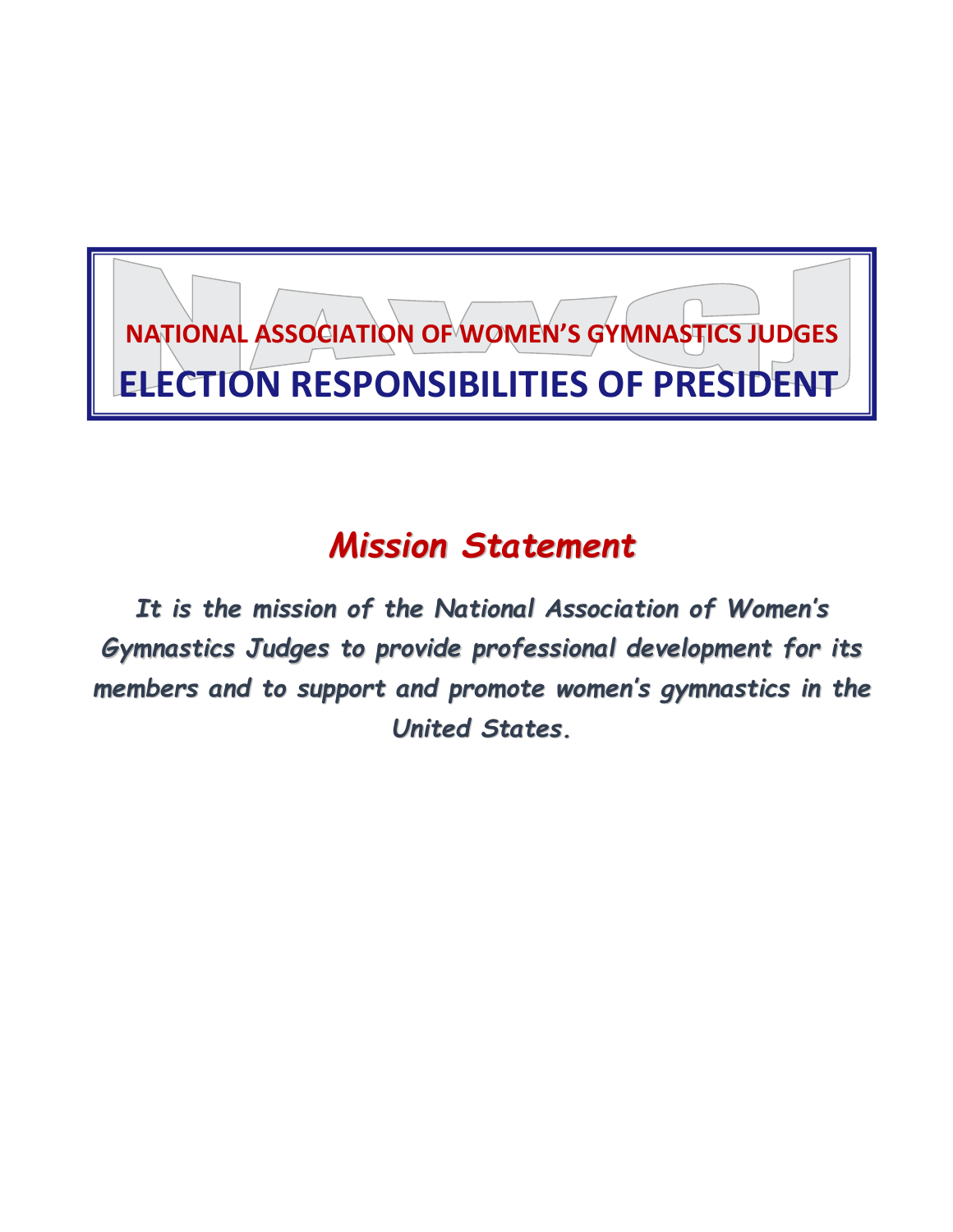### **ELECTION RESPONSIBILITIES - PRESIDENT**

## **- TABLE OF CONTENTS**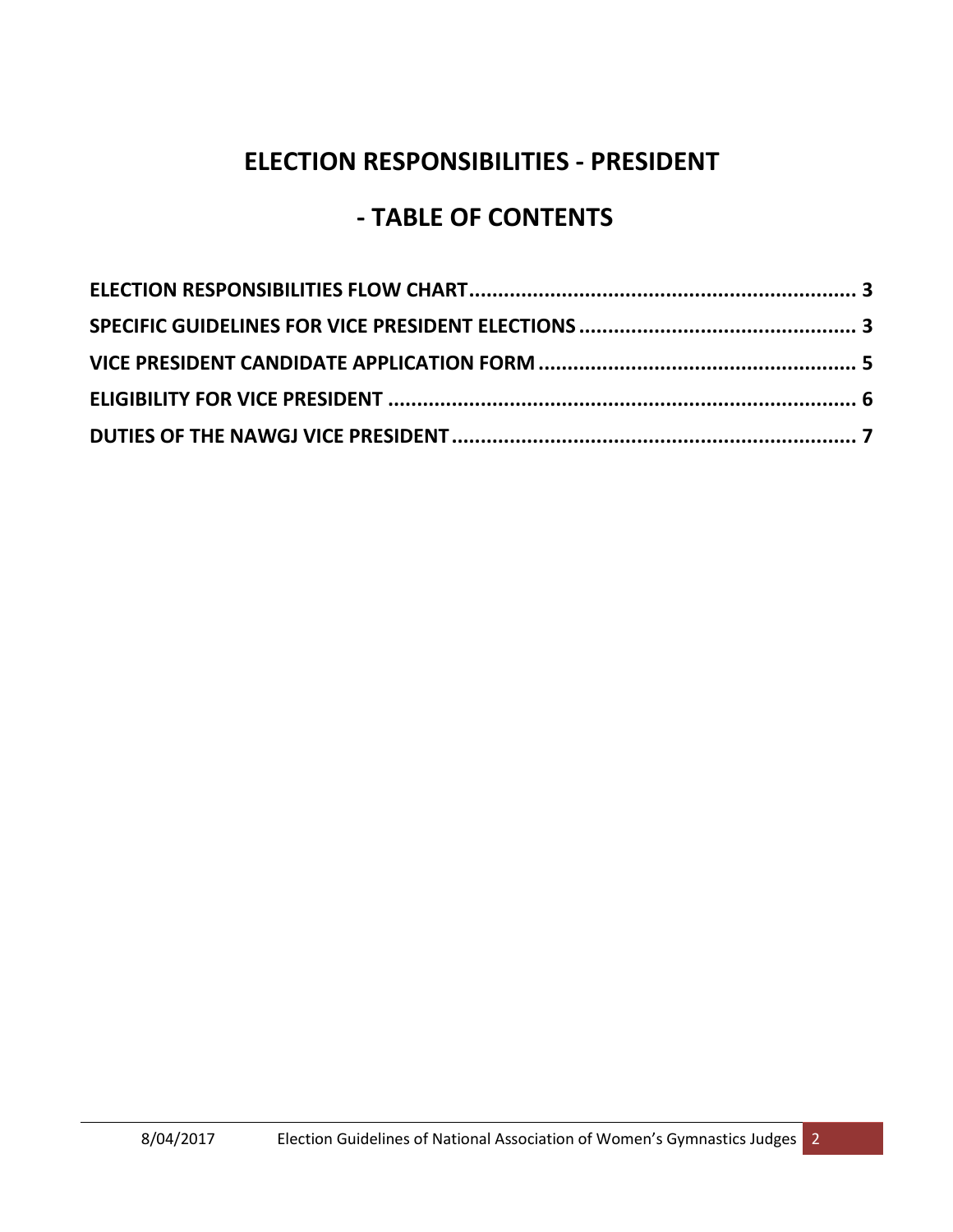# <span id="page-2-0"></span>**ELECTION RESPONSIBILITIES FLOW CHART**

<span id="page-2-1"></span>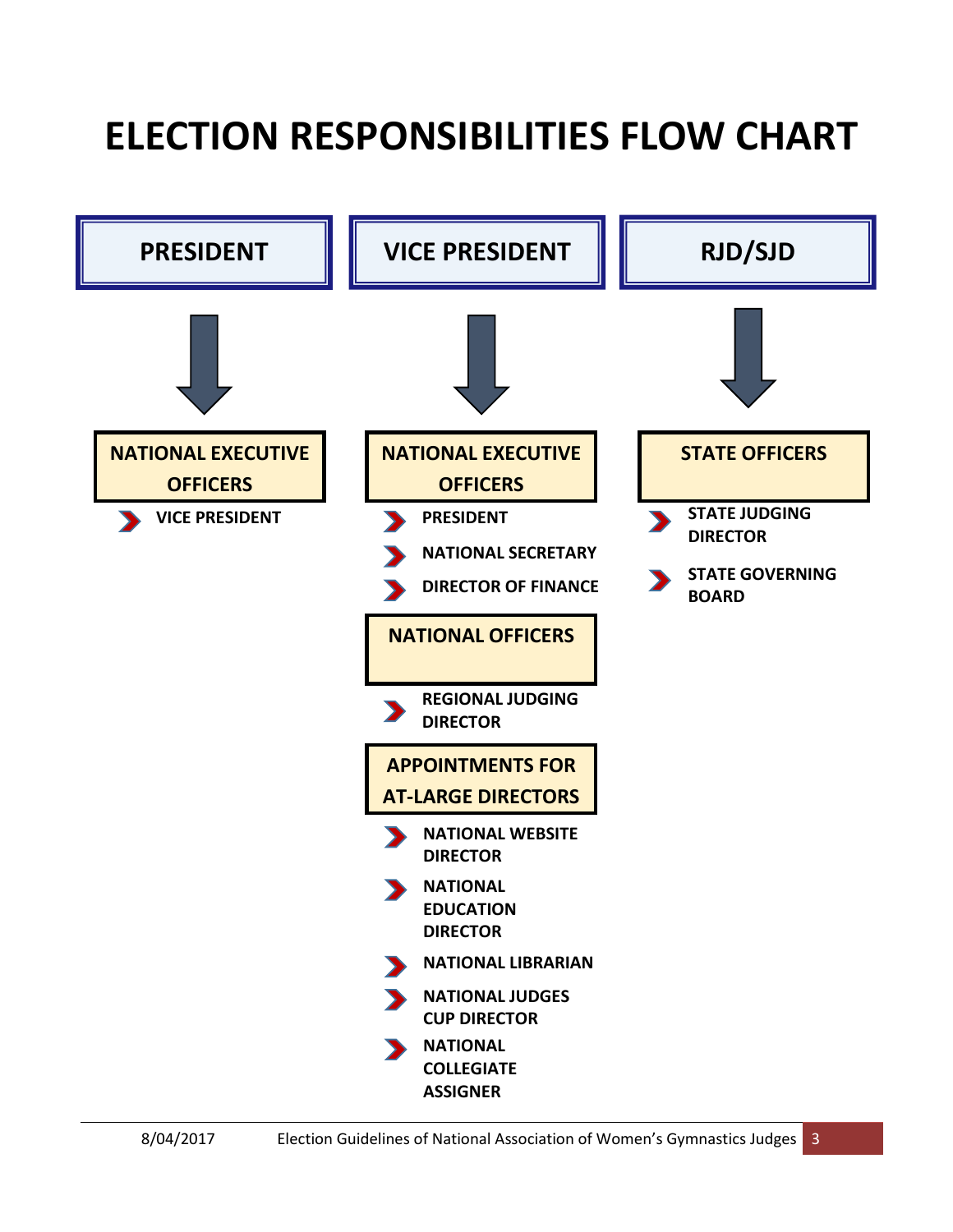#### **SPECIFIC GUIDELINES FOR VICE PRESIDENT ELECTIONS**

It is the duty of the Vice President to compile a list of all persons who are eligible to run for VICE PRESIDENT.

- **October 1** A special reminder is sent to all National Governing Board Members by the President telling them who is eligible to run for VICE PRESIDENT.
- **November 1** All eligible candidates are sent a letter by the President which includes: 1. Letter of Eligibility and Duties of the Vice President.
	- 2. Candidate Application Form to be completed by the candidate stating her/his qualifications. 3. A list of dates for the election and the process to be followed.
- **\*December 1** Candidate Application Form due: Deadline date of **December 1**. Failure to respond by the deadline date (postmarked) indicates that the candidate does NOT wish to run for the office.
- **December 15** Voting begins for all RJDs and elected Officers of the National Governing Board. Any NAWGJ voting member must meet the criteria for eligibility to vote ninety (90) days prior to the date voting begins.
- **January 20** Voting ends. The President notifies the candidates.

The President sends results to the RJDs, National Governing Board and the National Website Director for publication on the National website.

April 1 The newly elected Vice President assumes office.

\*NOTE: If any of the deadline dates fall on a Sunday or legal holiday, procedures should be advanced to the next business day.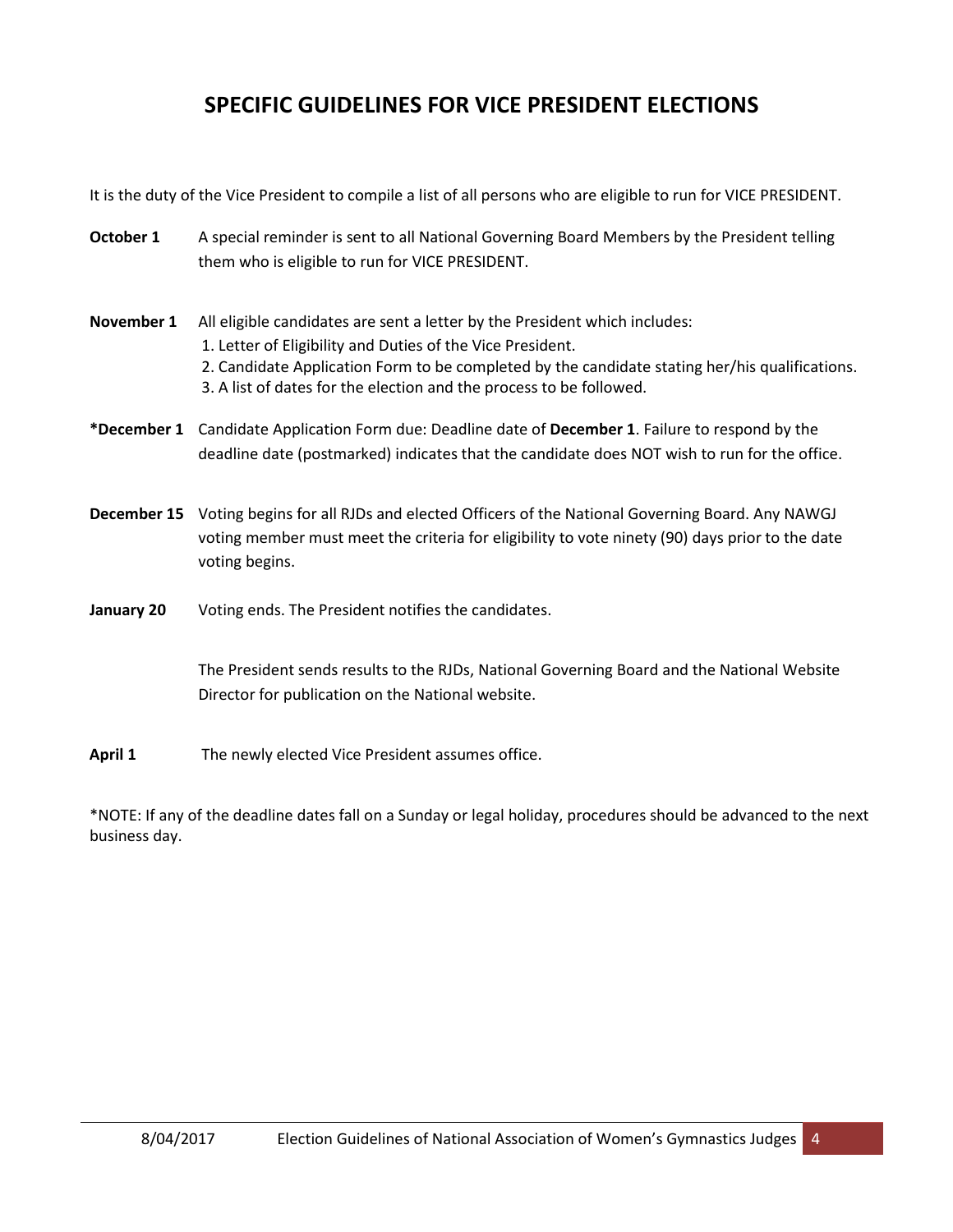#### **VICE PRESIDENT CANDIDATE APPLICATION FORM**

<span id="page-4-0"></span>Letter to Candidate Notifying Eligibility – VICE PRESIDENT

Date: November 1, 20

You are eligible to run for the office of VICE PRESIDENT for the term of 4 years. If elected your term would begin on April 1, 20\_\_\_\_ and end on March 31, 20\_\_\_\_.

If you are interested in running, please complete the form below regarding your qualifications and background and return to the President by December 1, 20

(Request RETURN RECEIPT, please) Failure to respond (postmarked by the deadline date) indicates that you do NOT wish to run for office.

**VICE PRESIDENT CANDIDATE APPLICATION FORM**

**Name: Address: Phone: Rating:**

**NAWGJ Background: Years of Service: Additional Credits:**

**Comments:** 

**PLEASE DO NOT ADD PAGES. SEND TO THE PRESIDENT.**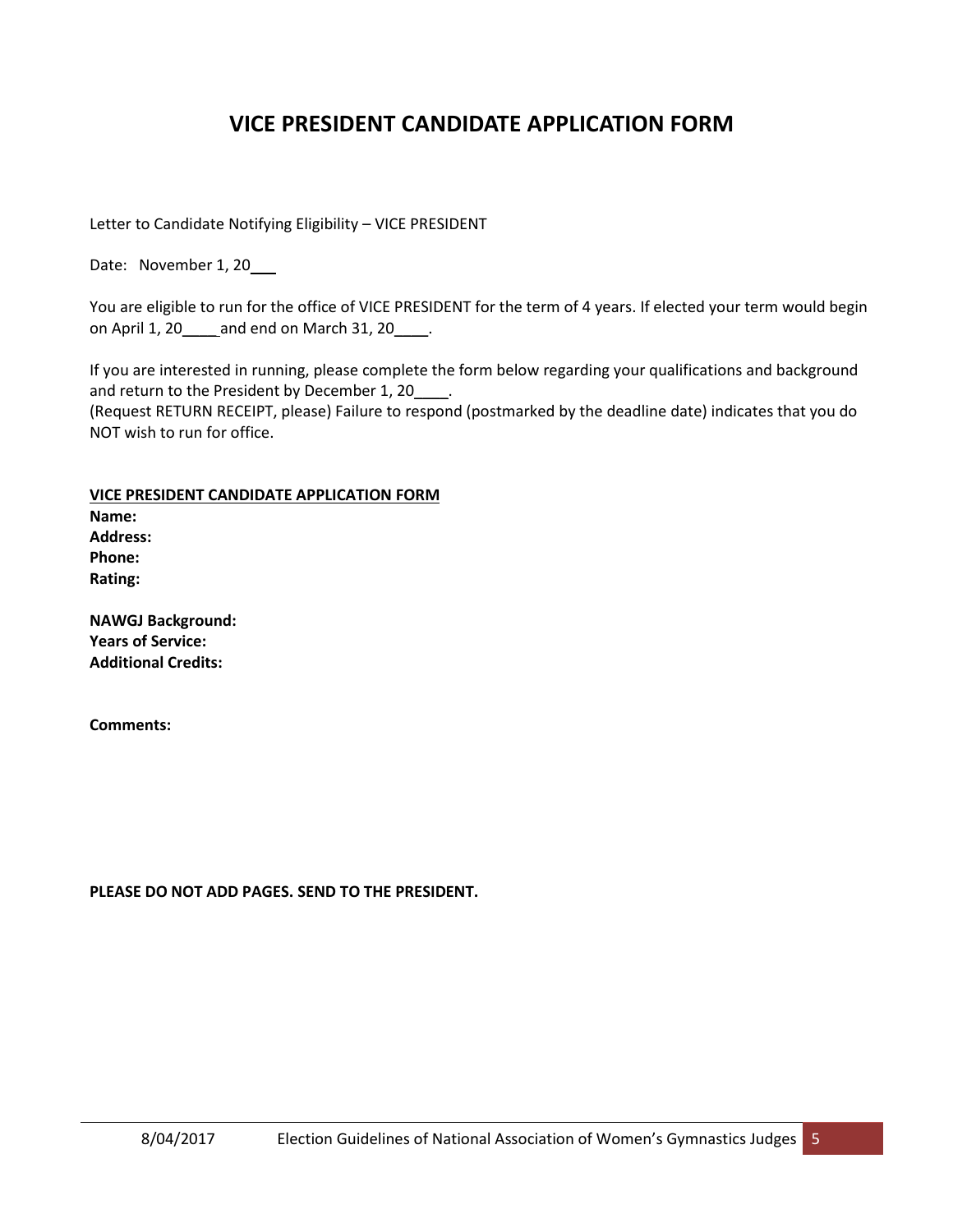#### **ELIGIBILITY FOR VICE PRESIDENT**

- <span id="page-5-0"></span>1. All National, Regional, State and At-Large Directors shall be 21 years of age.
- 2. They shall be certified as a Level 10 Judge or above. When possible, it is suggested that the National Executive Officers and the National Governing Board (Regional Judging Directors) be certified at the National Level or above.
- 3. All prospective Directors and Officers shall have been voting members of their respective Governing Boards for at least one year (12 months). (For SJD's, the State Governing Board; for RJD's, the Regional Governing Board; for Executive Board Positions, the National Governing Board.) Life Members and appointed National Directors are also eligible if they currently hold the appropriate rating.
- 4. A candidate must be in good standing under the canons and disciplinary rules of the NAWGJ Code of Professional Responsibility.
- 5. A current Officer must be up-to-date with all required reports to be eligible to run for office.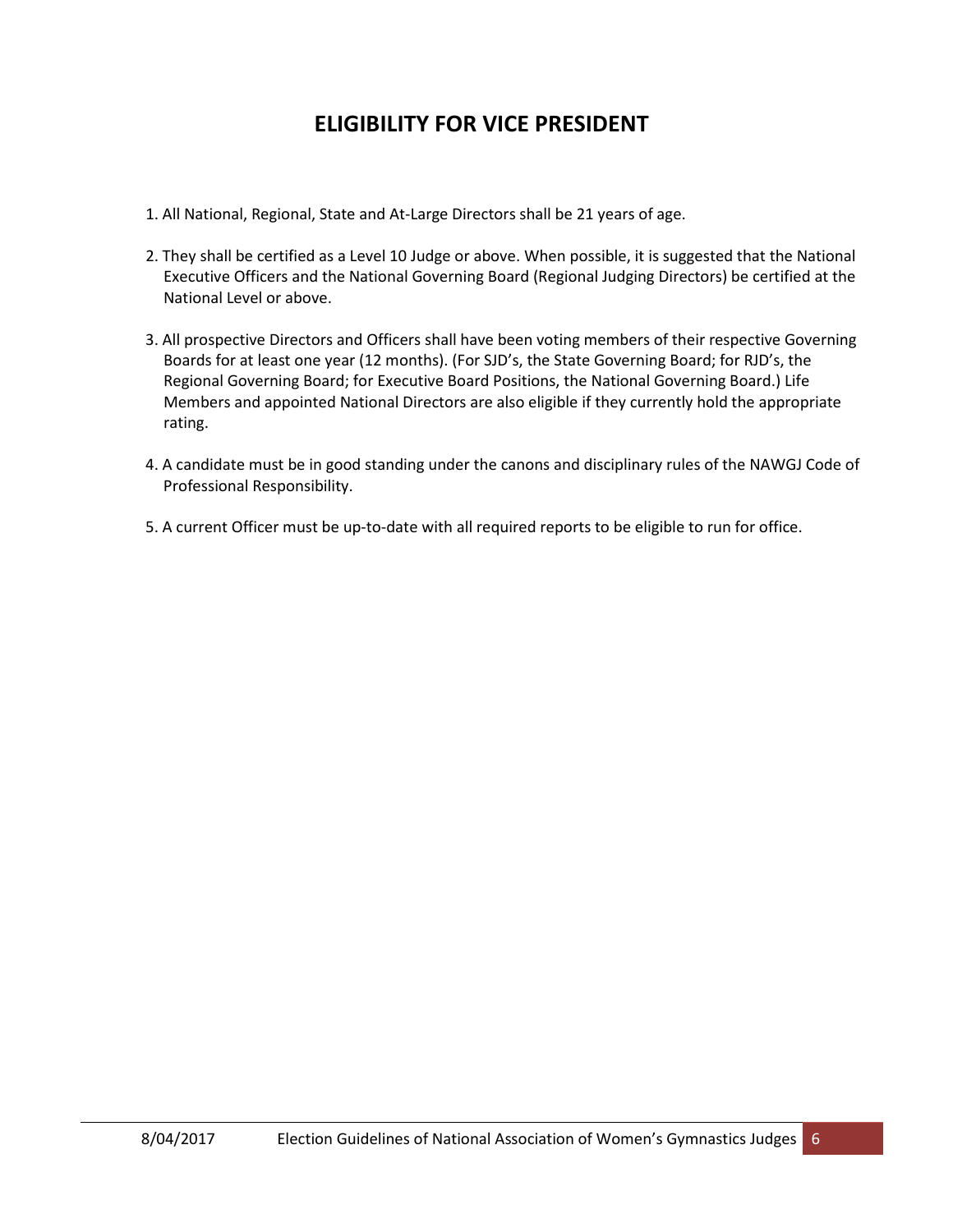#### **DUTIES OF THE NAWGJ VICE PRESIDENT**

#### <span id="page-6-0"></span>Executive

| 1. Fulfill the duties of the President if the President is unable to preside for any reason.                                              |         |
|-------------------------------------------------------------------------------------------------------------------------------------------|---------|
| 2. Work closely with the President to keep abreast of national trends and be available to the                                             |         |
| President for assistance, for instance, updating the Constitution and Operating Code, Election                                            | 6/2002  |
| Responsibilities, or other such materials and correspondence.                                                                             |         |
| 3. Serve as proxy to required functions if necessary.                                                                                     | 6/2002  |
| 4. Send a copy of constitutional changes to the President and the Director of Finance.                                                    | 10/2016 |
| <b>Meetings and Committees</b>                                                                                                            |         |
| 1. Be present at all National Governing Board and National Executive Board meetings and<br>present, discuss and vote on pertinent issues. |         |
| 2. In the absence of the President, preside at all Governing Board and National Executive Board<br>meetings.                              |         |
| 3. Failure to attend two consecutive National Governing Board meetings shall constitute an                                                |         |
| automatic suspension. No proxy may be sent to fulfill the attendance requirement.                                                         |         |
| 4. Attend meetings as designated by the NAWGJ President.                                                                                  |         |
| 5. Chair the Constitution Committee. (See Art. V, § 1 of the Constitution)                                                                |         |
| 6. Follow up on committee projects to assure deadlines and completion.                                                                    |         |
| <b>Elections</b>                                                                                                                          |         |
| 1. Be responsible for conducting elections of National Officers and overseeing appointments of                                            |         |
| <b>National Directors.</b>                                                                                                                | 6/2002  |
| 2. Publish the Candidate is Unopposed Form on the NAWGJ website when a candidate for a                                                    |         |
| position on the National Governing Board runs unopposed.                                                                                  | 7/2005  |
| <b>Financial</b>                                                                                                                          |         |
| 1. Be authorized to sign checks and review online executive account monthly.                                                              | 7/2015  |
| 2. Receive written approval of the President for expenditures, depreciable expenditures or any                                            |         |
| non-NAWGJ expense in excess of \$500.00.                                                                                                  | 6/2002  |
| 3. Receive written approval of the President for any gift or donation exceeding \$100.00.                                                 | 6/2002  |
| Miscellaneous                                                                                                                             |         |
| 1. Support the National Judges Cup.                                                                                                       | 10/2016 |
|                                                                                                                                           |         |
| Failure to comply with the responsibilities of this office could result in removal from office after review                               |         |

by the National Governing Board.